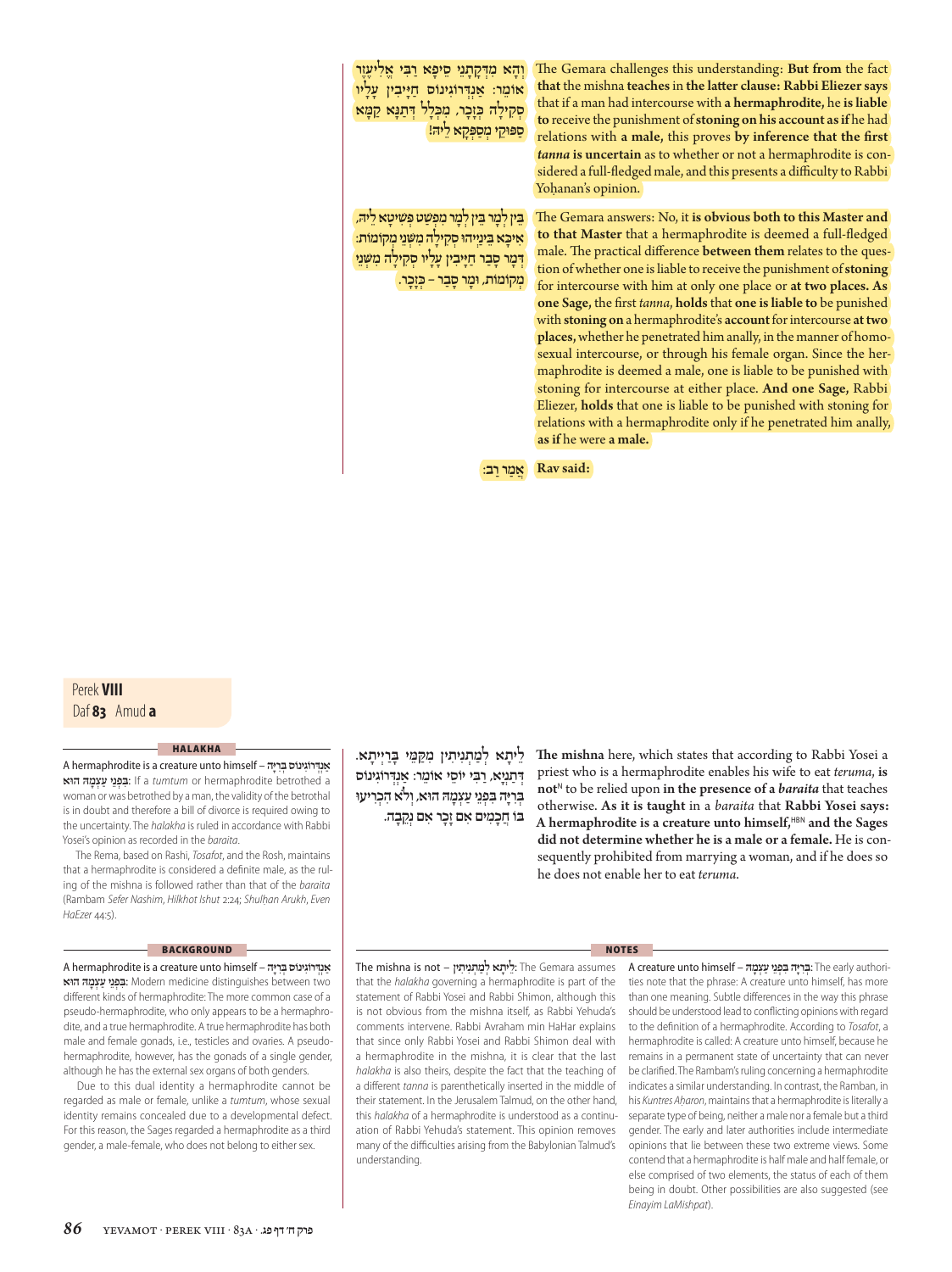**ַאְ ּדַרָּבה, ֵל ָיתא ְלָבַרְי ָיתא ִמַּק ֵּמי ַמ ְתִנ ִיתין! ִמְ ּד ָׁשְבֵק ּיה ַרִּבי ֵ יוֹסי ְלַבר ּזוֵג ּיה, ׁ ְשַמע ִמ ָּינ ּה ֲהַדר ֵּב ּיה.** 

**ּו ׁ ְש ּמוֵאל ֲאַמר: ֵל ָיתא ְלָבַרְי ָיתא ִמַּק ֵּמי ַמ ְתִנ ִיתין. ַאְ ּדַרָּבה, ֵל ָיתא ְלַמ ְתִנ ִיתין ִמַּק ֵּמי ָּבַרְי ָיתא, ְ ּדָהא ָׁש ְמ ִע ַינן ֵל ּיה ִל ׁ ְש ּמוֵאל ּכי ָלא ְ ּדָחֵי ׁיש ִל ִיח ָידָאה! ָהֵני ִמ ֵּילי ִ ּכי ִמ ְתַע ְּקָרא ִמ ְתַע ְּקָרא ַמ ְתִנ ִיתין, ֲאָבל ִ ַמ ְתִנ ִיתין – ָלא ָחֵי ׁיש.**

**ּכַרִּבי ָא ְמִרי ֵּביַרב ִמְּׁשֵמ ּיה ְ ּדַרב: ֲהָלָכה ְ ּכָבה. ּו ׁ ְש ּמוֵאל ֵ יוֹסי ְּבַאְנְ ּד ִרוֹגינוֹס ּוְבַהְרָ ָאַמר: ְּב ׁ ִ קוֹשי ּוְב ִק ּידּו ׁש.** 

**ּכָבה – ַאְנְ ּד ִרוֹגינוֹס – ָהא ַּדֲאָמַרן, ַהְרָ ִ ּד ְתַנן: ֵאין ְ נוֹט ִעין, ְוֵאין ַמ ְבִר ִיכין, ְוֵאין ּכ ִיבין ֶעֶרב ׁ ְשִב ִיעית ָּפחוֹת ִמְּׁשלֹ ׁ ִשים ַמְרִ יוֹם ִל ְפֵנירֹ ׁאש ַהָּׁשָנה. ְו ִאםָנַטע ְו ִה ְבִר ְיך ּכל ּכיב – ַיֲעקוֹר. ַרִּבי ְי ּהוָדה ֵאוֹמר: ָ ְו ִהְרִ ּכָבה ֶׁשֵא ָינ ּה ֶקוֹלֶטת ִּבׁ ְשלֹ ָׁשהָי ִמים – ַהְרָ ׁשּוב ֵא ָינ ּה ֶקוֹלֶטת. ַרִּבי ֵ יוֹסי ְוַרִּבי ׁ ִשְמעוֹן ְאוֹמִרים: ׁ ְשֵּתי ַׁשָּבתוֹת.**  The Gemara asks: On the contrary, say that the *baraita* is not to be relied upon **in the presence of the mishna** here, as *baraitot* are generally considered less authoritative than *mishnayot*. The Gemara answers: From the fact that Rabbi Yosei left his colleague,<sup>N</sup> Rabbi Shimon, as the mishna's ruling is attributed to both Rabbi Yosei and Rabbi Shimon whereas the teaching of the *baraita* is reported only in the name of Rabbi Yosei, **learn from this** that Rabbi Yosei **retracted** his original opinion that he had maintained together with Rabbi Shimon and reached a different conclusion.

**And Shmuel said** the reverse: **Th e** *baraita* **is not** to be relied upon in the presence of the mishna here. The Gemara asks: On the **contrary,** say that **the mishna** here **is not** to be relied upon **in the presence of the** *baraita***, as we** have **heard that Shmuel takes into consideration** even **an individual** dissenting opinion appearing in a *baraita*. The Gemara answers: This applies only when the mishna itself is **not** thereby **uprooted,** as the *baraita* merely adds to it. **But when the mishna is uprooted** by a contrary statement taught in a *baraita*, **he does not take** it **into consideration.**

The Sages of the school of Rav said in the name of Rav that the *halakha* **is in accordance with** the opinion of **Rabbi Yosei,** both with regard to the *halakha* of a hermaphrodite<sup>N</sup> and with regard to the *halakha* of grafting. And Shmuel says: The *halakha* is in accordance with his opinion **with regard to** the laws of **protracted labor**<sup>B</sup>**and forfeiture.**

The Gemara clarifies: The *halakha* of a hermaphrodite is that which **we** just**said,** that he is considered a creature unto himself (Rabbeinu Hananel). The *halakha* of grafting is as we learned in a mishna (*Shevi'it* 2:6): **One may not plant**,<sup>H</sup> or sink the shoot of a vine into the ground, **or graft** a shoot onto a tree on the **eve of the Sabbatical Year less than thirty days before Rosh HaShana,** lest it take root in the seventh year. And if he planted or sank or grafted, he must **uproot** it. **Rabbi Yehuda says: Any graft that does not take root in three days will never take root,** and therefore it is prohibited to plant only for three days before the start of the Sabbatical Year. **Rabbi Yosei and Rabbi Shimon say** that it takes **two weeks** for a plant to take root.

### **BACKGROUND**

 Protracted labor – **קוֹשי ִ ׁ** : In addition to the bleeding that occurs during labor, one of the signs of imminent childbirth is a bloody discharge from the uterus. Usually this occurs the day before birth, but it can happen as early as a week or more beforehand.

It is also possible for the placenta to develop a hole. In such a case the woman might bleed well before the time she gives birth, at different stages of the development of the fetus. The disagreement in the Gemara here might relate to the classification of this phenomenon. Should it be seen as part of the natural birth process, in which case the blood would be associated with the labor, or is it a sui generis pathological phenomenon, which would mean that halakhically it would be considered blood of *ziva*?

# **HALAKHA**

 One may not plant, etc. – **וכו׳ עיןִ נוֹט ְ איןֵ**: Even nowadays it is prohibited to plant, sink, or graft trees shortly before the start of the Sabbatical Year. There must be sufficient time for the plant to take root and still leave thirty days before Rosh HaShana of the Sabbatical Year. The time for taking root is two weeks, in accordance with the opinion of Rabbi Yosei and Rabbi Shimon (Rambam *Sefer Zera'im*, *Hilkhot Shemitta* 3:11).

#### **NOTES**

 From the fact that Rabbi Yosei left his colleague – **ביִּרַיהּ קֵבְשָׁ דּ ְמִ יהּ גֵזוּ ברַלְ יוֹסי ֵ** : The early authorities discuss the following question: Why couldn't one say just the opposite, i.e., that Rabbi Yosei changed his mind with regard to his lone dissenting opinion and accepted Rabbi Shimon's opinion? Several explanations have been suggested. One suggestion is that the Mishna, redacted by Rabbi Yehuda HaNasi, preceded the *Tosefta*, compiled by Rabbi Ĥiyya, and therefore the teaching of the *baraita* must be the later one (*Tosafot Yeshanim*; *Tosefot HaRosh*). Alternatively, the phrase: And the Sages did not determine, indicates that the scholars had already discussed this case, with some of them claiming that a conclusion can be reached. Therefore, when Rabbi Yosei disagrees with them, it can be assumed that his objection is referring to Rabbi Shimon's opinion as well (*Tosafot Yeshanim*). Furthermore, if the *baraita* came before the mishna it should also have mentioned Rabbi Shimon's dissenting view. Its omission of the latter indicates that the *baraita* seeks to dispute the mishna's earlier ruling (Ritva).

 The *halakha* is in accordance with Rabbi Yosei with regard to **ּכַרִּבי ֵ יוֹסי ְּבַאְנְ ּד ִרוֹגינוֹס** – hermaphrodite a **ְ כהָלָהֲ**: The commentaries disagree about the meaning of Rav's statement, specifically with regard to whether he rules in accordance with Rabbi Yosei's opinion as stated in the mishna or the *baraita*. Most early authorities (Rabbeinu Ĥananel; Rif; Rid; Ritva) maintain that Rav accepts Rabbi Yosei's view in the *baraita*, as his statement is placed alongside the latter source. By contrast, Rashi, *Tosafot*, and Rabbi Yehuda al-Madari claim that Rav is referring to the mishna. Their proof is that his grouping of the *halakha* of a hermaphrodite with that of grafting shows that Rav does not come to rule in accordance with Rabbi Yosei in general, but only in rulings with regard to which Rabbi Yosei agrees with Rabbi Shimon, and so Rav must be referring to the mishna. The Ramban accepts Rabbeinu Ĥananel's opinion, but he combines the explanations and says that Rav was certainly speaking of those cases where Rabbi Yosei and Rabbi Shimon issued a combined ruling; however, the very fact that he states that the *halakha* is in accordance with Rabbi Yosei, and not in accordance with Rabbi Yosei and Rabbi Shimon, proves that he wishes to rule in accordance with Rabbi Yosei's sole dissenting opinion.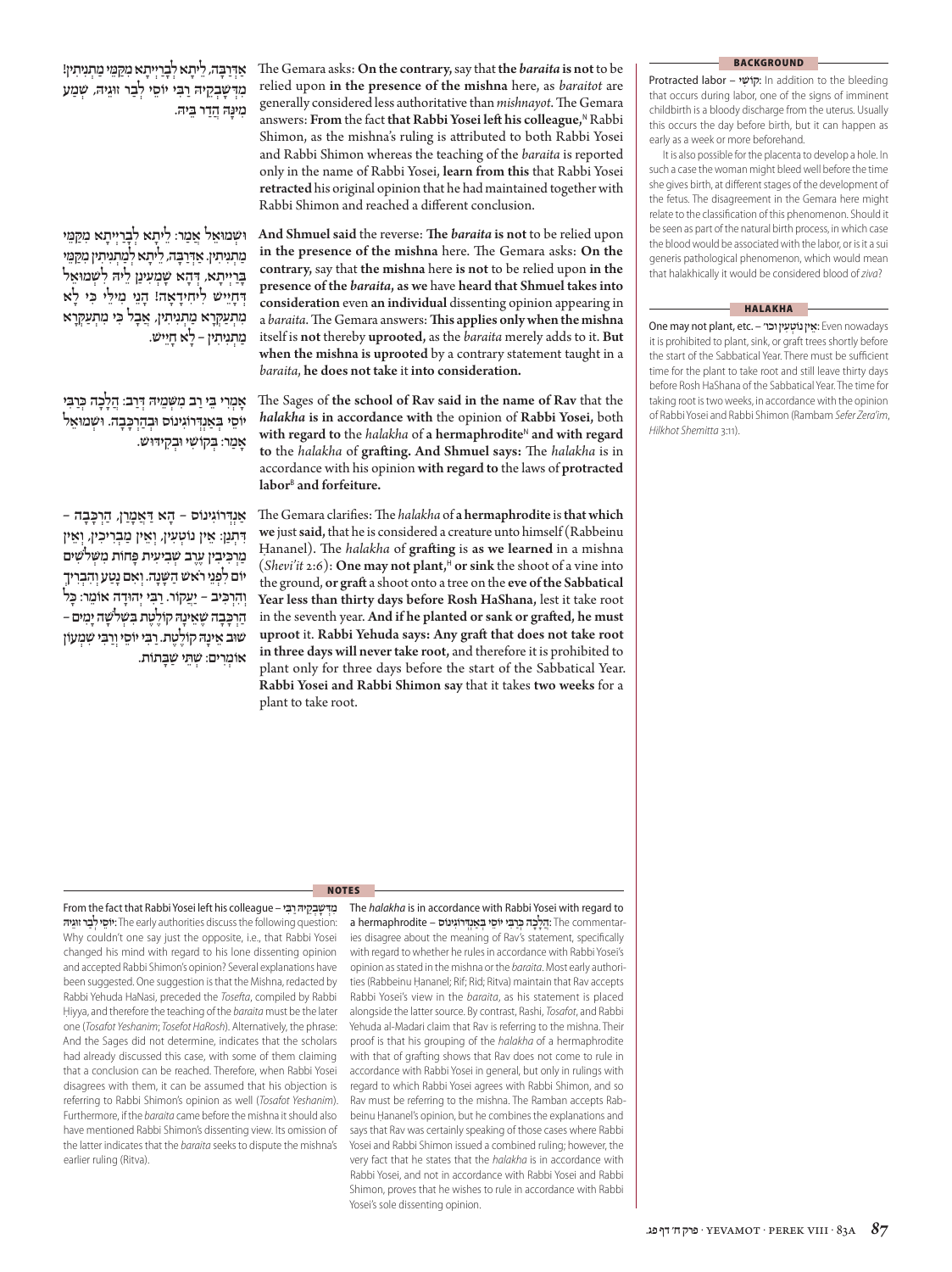Protracted labor – **קוֹשי ִ ׁ** : The following *halakhot* apply to the monthly cycle of a menstruating woman. Any blood that she sees during the first seven days from the start of the bleeding is considered menstrual blood, the *halakhot* of which are written explicitly in the Torah. This is followed by eleven days during which any bleeding she experiences is considered blood of *ziva*. If she sees blood on three consecutive days during that period she becomes a *zava*, whose *halakhot* differ from those of a menstruating woman. Although a woman does not typically experience bleeding during pregnancy, she continues counting this cycle as before, and if she experiences bleeding on a day on which she could have expected to see menstrual blood were she not pregnant, she has the status of a menstruating woman. If bleeding occurs on the other days of the cycle, she is a *zava*. However, she has the status of a *zava* only if the bleeding is spontaneous and not due to some external factor. Consequently, if the bleeding occurs near childbirth, during protracted labor, it is treated as the blood of childbirth, which does not impart ritual impurity. The question discussed here is: How long before childbirth does this *halakha* apply?

| וְאָמַר רַב נַחְמֶן אָמַר רַבָּה בַּר אֲבוּהּ:<br>לְדִבְרֵי הָאוֹמֵר שְׁלֹשִׁים - צָרִיךָ<br>שְלֹשִׁים וּשְלֹשִׁים, לְדְבְרֵי הַאוֹמֵר<br>שְׁלִשָּׁה – צַרִיךְ שְׁלֹשָׁה וּשְׁלֹשִׁים,<br>לְדִבְרֵי הָאוֹמֵר שְׁתֵּי שַׁבָּתוֹת – צָרִיךָ<br>שְתֵּי שַׁבַּתוֹת וּשְׁלֹשִׁים. | And Rav Nahman said that Rabba bar Avuh said: According to<br>the first tanna, who says thirty days, he means that thirty days<br>are required for the tree to take root and another thirty days are<br>required for the addition to the Sabbatical Year, as the prohibitions<br>of the Sabbatical Year apply already during the last thirty days of<br>the sixth year. It is consequently prohibited to plant sixty days<br>before Rosh HaShana. And similarly, according to Rabbi Yehuda,<br>who says three days, he means that three days are required for<br>the tree to take root and another thirty days are required for the<br>addition to the Sabbatical Year. And so too, according to Rabbi<br>Yosei and Rabbi Shimon, who say two weeks, they mean that two<br>weeks are required for the tree to take root and another thirty<br>days are required for the addition to the Sabbatical Year. Rav rules<br>on this matter in accordance with the opinion of Rabbi Yosei. |
|------------------------------------------------------------------------------------------------------------------------------------------------------------------------------------------------------------------------------------------------------------------------------|-------------------------------------------------------------------------------------------------------------------------------------------------------------------------------------------------------------------------------------------------------------------------------------------------------------------------------------------------------------------------------------------------------------------------------------------------------------------------------------------------------------------------------------------------------------------------------------------------------------------------------------------------------------------------------------------------------------------------------------------------------------------------------------------------------------------------------------------------------------------------------------------------------------------------------------------------------------------------------------|
| וּשְמוּאֵל אַמַר: בְּקוֹשִׁי וְקִידּוּשׁ.<br>קוֹשִׁי – דְּתְנַן:                                                                                                                                                                                                             | And Shmuel said that the halakha is ruled in accordance with<br>the opinion of Rabbi Yosei with regard to protracted labor and<br>proscription as well. The Gemara explains: What is the case<br>of protracted labor? <sup>N</sup> As we learned in a mishna (Nidda 36b):<br>Ordinarily a woman who experiences a flow of blood on three<br>consecutive days during a time of the month when she does not<br>expect to experience menstrual bleeding is rendered ritually<br>impure as a zava. However, if she experiences such bleeding<br>while she is in protracted labor, the bleeding is attributed to her<br>labor, and she is governed by the halakhot of a woman after<br>childbirth.                                                                                                                                                                                                                                                                                       |
| כַּמָּה יְהֵא קִישׁוּיָה? רַבִּי מֵאִיר אוֹמֵר:<br>אוֹ אַרְבָּעִים אוֹ חֲמְשִׁים יוֹם, רַבְּי<br>יְהוּדָה אוֹמֵר: דַּיַּיִהּ חָדְשָׁהּ, רַבְּי יוֹסֵי<br>וְרַבִּי שִׁמְעוֹן: אוֹמְרִים אֵין קִישׁוּי יוֹתֵר<br>מִשְׁתֵּי שַׁבָּתוֹת.                                         | The tanna'im disagree about the question: How long is a woman's<br>period of protracted labor? <sup>H</sup> For what period of time prior to her<br>giving birth is the bleeding attributed to her labor? Rabbi Meir<br>says: It is up to forty or fifty days before she delivers. Rabbi<br>Yehuda says: Her month suffices for her, i.e., it is from the<br>beginning of the month in which she gives birth. Rabbi Yosei<br>and Rabbi Shimon say: Protracted labor does not last for more<br>than two weeks. Shmuel rules in accordance with Rabbi Yosei<br>in this case.                                                                                                                                                                                                                                                                                                                                                                                                          |
| קידוּשׁ – דִּתְנַן: הַמְסַכֵּךְ גַּפְנוֹ עַל גַּבֵּי<br>תִּבוּאַתוֹ שֵׁל חֲבֵרוֹ הֲרֵי זֶה קְדֵּשׁ,<br>וְחַיָּיִב בְּאַחֲרָיוּתוֹ, דְּבְרֵי רַבִּי מֵאִיר.<br>רַבִּי יוֹסֵי וְרַבִּי שְׁמְעוֹן אוֹמְרִים:                                                                    | What is this halakha of proscription? As we learned in a mishna<br>(Kilayim 7:4): If one causes his grapevine to overshadow the<br>grain of another, <sup>H</sup> he has proscribed it, rendering it forbidden as<br>a food crop in a vineyard, and he bears financial responsibility<br>for it, i.e., he must compensate the other individual for the loss<br>of the produce that has been rendered forbidden. This is the<br>statement of Rabbi Meir. Rabbi Yosei and Rabbi Shimon say:                                                                                                                                                                                                                                                                                                                                                                                                                                                                                           |

#### **HALAKHA**

 Any **ַּ**:**כ ָּמה ְיֵהא ִק ּׁישּוָי ּה** – labor protracted her is long How bleeding experienced by a woman during labor is considered to be the result of her labor. If the bleeding occurs during the period of time in which she would ordinarily expect to menstruate, she is ritually impure as a menstruating woman; if it occurs at any other time, she is ritually pure. The period of protracted labor begins fourteen days before childbirth, provided that she gives birth to a viable child. Any bleeding that occurs beforehand is considered *ziva* blood and is impure. If she subsequently gives birth she is governed by the *halakhot* applying to a woman who gives birth while in a state of *ziva*, in accordance with the opinion of Rabbi Yosei and Rabbi Shimon, against that of Rabbi Meir (Rambam *Sefer Kedusha*, *Hilkhot Issurei Bia* 7:1).

 One who causes his grapevine to overshadow the grain of another – **ברוֵֹחֲ אתַבוּ תְּ ביֵּגַּ עלַ פנוְֹגַּ ךְ כֵּסַמְ** : One cannot render produce forbidden as food crops in a vineyard if it does not belong to him. Therefore, if one causes his grapevine to overshadow the grain of another, the fruit of his vine is forbidden but the other individual's produce remains permitted, in accordance with the opinion of Rabbi Yosei and Rabbi Shimon. Although it would appear that Rav ruled against this opinion, and the *halakha* follows the opinion of Rav rather than Shmuel in matters of ritual law, since there is a dispute with regard to Rav's own teaching in this case Shmuel's clear ruling is followed. Furthermore, the Jerusalem Talmud indicates that even Rav agrees with Rabbi Yosei, and the mishna explicitly states that they ruled in practice in accordance with this opinion (Rambam *Sefer Zera'im*, *Hilkhot Kilayim* 5:8 and *Kesef Mishne*  there; *Shulĥan Arukh*, *Yoreh De'a* 296:4).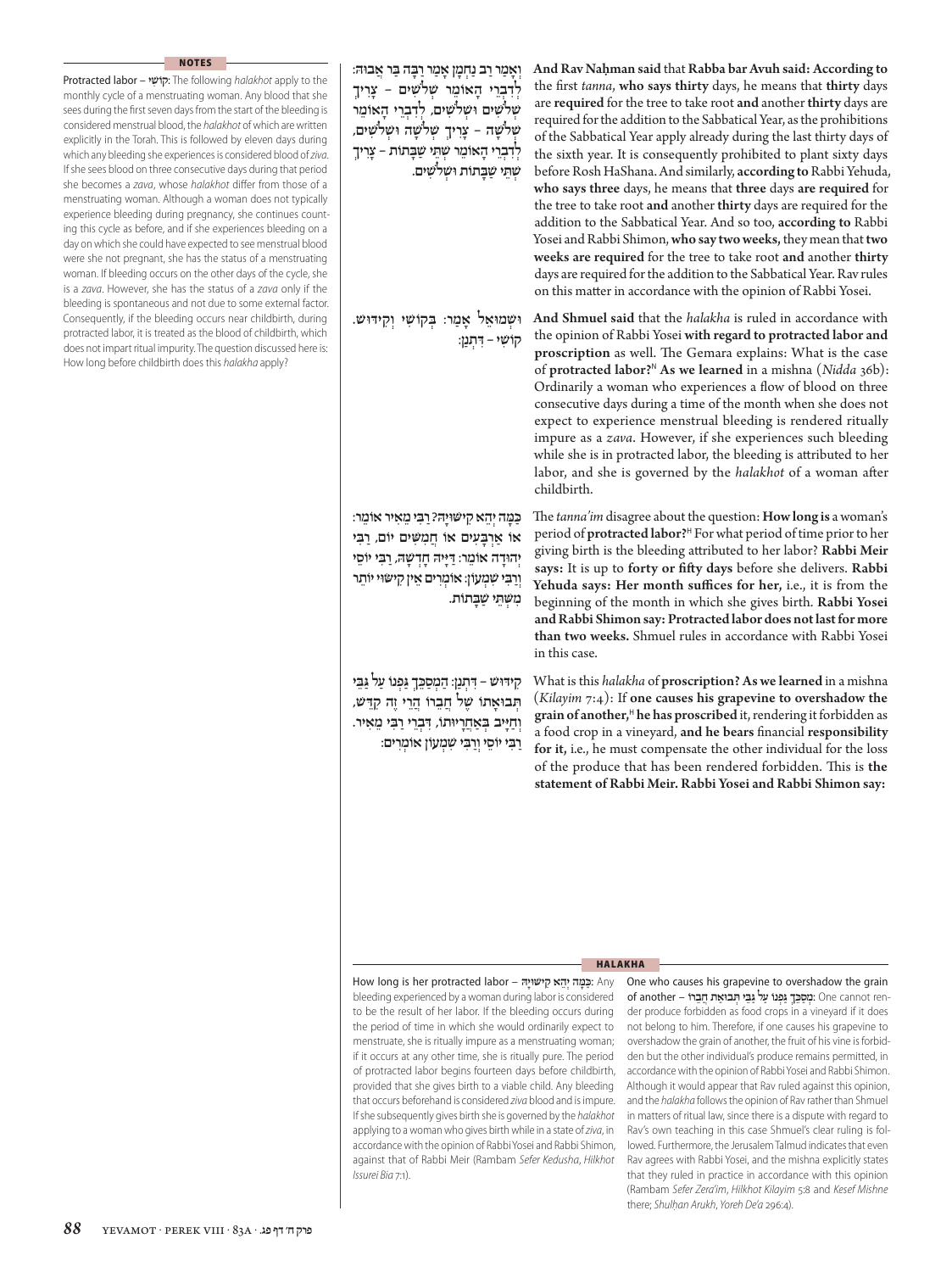# Perek **VIII** Daf **83** Amud **b**

**ִא ַּיבֲעָיא ְל ּהו: ְּבַאְנְ ּד ִרוֹגינוֹס ַמה ִּלי ָאַמר ׁ ְש ּמוֵאל? ָּתא ׁ ְשַמע, ַּדֲאַמר ׁ ְש ּמוֵאל ְלַרב ָעָנן: ֵל ָיתא ְלָבַרְי ָיתא ִמַּק ֵּמי ַמ ְתִנ ִיתין.** 

**ּכָבה ַמה ִּלי ָאַמר ׁ ְש ּמוֵאל? ָּתא ׁ ְשַמע, ַהְרָ ּכַמאן ַּדָאַמרֵל ּיה ׁ ְש ּמוֵאל ְלַרב ָעָנן: ְּתֵני ְ**

**ִק ּידּו ׁש ַמה ִּלי ָאַמרַרב? ֲאַמרַרב ֵ יוֹסף: ָּתא ׁ ְשַמע, ְ ּדָאַמרַרב ּהוָנא ָאַמרַרב: ּכַרִּבי ֵ יוֹסי. ֲאַמר ֵל ּיה ַאַּבֵיי: ֵאין ֲהָלָכה ְ ַמאי ֲחֵזית ְ ּדָס ְמַכ ְּת ַאָהא, ְס ְמוֹך ַאָהא ּכַרִּבי ַּדֲאַמרַרב ַאָּדא ֲאַמרַרב ֲהָלָכה ְ ֵ יוֹסי! ָא ְמִרי ֵּביַרב ַמּנּו – ַרב ּהוָנא, ְוַרב**

**ַּדֲאַמר ׁ ְשלֹ ָׁשה ּו ׁ ְשלֹ ׁ ִשים.** 

A person cannot render forbidden an item that is not his.<sup>N</sup> Since the grain does not belong to him, he cannot render it forbidden. According to Shmuel, the *halakha* is in accordance with Rabbi Yosei in this case as well. **ֵאין ָאָדם ֵאוֹסרָּדָבר ֶׁשֵאינוֹ ֶׁשּלוֹ.**

> **A dilemma was raised before** the Sages: **As for a hermaphrodite,**  what did Shmuel say?<sup>N</sup> It was stated in the name of Rav that the *halakha* is ruled in accordance with the opinion of Rabbi Yosei with regard to a hermaphrodite, but no ruling was attributed to Shmuel concerning this case. The Gemara suggests: Come and hear, **as Shmuel said to Rav Anan: Th e** *baraita* **is not** to be relied upon in the presence of the mishna. This indicates that Shmuel rejects Rabbi Yosei's opinion as stated in the *baraita* that a hermaphrodite is considered a creature unto himself.

> The Gemara asks further: Concerning grafting, what did Shmuel say? The Gemara suggests: Come and hear, as Shmuel said to Rav **Anan** that he should **teach in accordance with** the opinion of **the one who said** that it is prohibited to plant for **thirty-three** days before Rosh HaShana of the Sabbatical Year. Evidently, he ruled on this matter in accordance with the opinion of Rabbi Yehuda, and not that of Rabbi Yosei.

The Gemara continues to ask along these lines: With regard to the case of **protracted labor, what did Rav say?** Does he accept Rabbi Yosei's opinion, as does Shmuel? No resolution was found for this question, and the Gemara concludes that this dilemma **shall stand**  unresolved. **ּלי ָאַמרַרב? ֵּת ּ יקו. ׁ ִ קוֹשי ַמה ִ**

> The Gemara further inquires: With regard to proscription, what did **Rav say? Rav Yosef said: Come** and **hear, as Rav Huna said** that**Rav said** that the *halakha* **is not in accordance with** the opinion of**Rabbi Yosei. Abaye said to him: What did you see that** led **you** to **rely on that** source? **Rely on this** source; **as Rav Adda said** that **Rav said**  that the *halakha* **is** in fact **in accordance with** the opinion of **Rabbi**  Yosei. There is, then, a tradition that Rav accepted Rabbi Yosei's view. The Gemara responds: When it is stated that the Sages of the school of Rav said a teaching, to whom is it referring? The reference is to **Rav Huna. And** it was **Rav Huna** who **said** that the *halakha* **is not**  in accordance with the opinion of Rabbi Yosei. It may be presumed, then, that Rav Adda's version of Rav's ruling is in error, as preference is given to the report of Rav's preeminent disciple, Rav Huna.

> § It is taught in the mishna that **Rabbi Yehuda says:** If **a** *tumtum***,**  whose external sexual organs are indeterminate, was torn open so that his genitals were exposed, and he was found to be a male, he must not perform *ĥalitza* because he is treated like a eunuch. **Rabbi Ami said: What** would **Rabbi Yehuda do with the** *tumtum* living in the town of Biri,<sup>B</sup> who was placed in a seat<sup>N</sup> for an operation, and the tissue covering his genitals **was torn** open **and** he later **fathered seven children?** Evidently, a *tumtum* who was torn open is not necessarily sexually impotent. The Gemara answers that Rabbi Yehuda could have **said to you:** Go and **inquire about his children** and find out from where they came. He did not believe that they were fathered by this man but rather by someone else.

> **It is taught** in a *baraita*: **Rabbi Yosei, son of Rabbi Yehuda, says: A**  *tumtum* **must not perform** *ĥalitza***,** as **perhaps he will be torn** open and found to be a eunuch by natural causes. The Gemara asks: Why did he formulate his teaching in this manner? **Is that to say** that **every**  *tumtum* who is torn open is **a male?** It is certainly possible for a *tumtum* to be found to be a female. The Gemara explains: This is **what he said:** A *tumtum* must not perform *ĥalitza*, as **perhaps he will be torn** open **and found** to be **a female,** who certainly cannot perform *ĥalitza*, **and even** if **he is found** to be **a male, perhaps he will be found** to be **a eunuch by natural causes.**

**NOTES**

 A person cannot render forbidden an item that is a raise *Tosafot* **ֵ**:**אין ָאָדם ֵאוֹסרָּדָבר ֶׁשֵאינוֹ ֶׁשּלוֹ** – his not basic question: Does it follow from this principle that even if one actively mingled his forbidden substance with someone else's permitted food that the mixture remains permitted? To answer this question, they explain that this principle applies only to cases in which one's thoughts and intentions are a determining factor. They attempt to prove that this is true of food crops in a vineyard as well. Continuing the line of thought of *Tosafot*, Rabbi Avraham min HaHar contends that there is a difference between a prohibition performed with the object itself, e.g., cooking meat with milk, and a case when the prohibition applies without any physical change occurring to the item, as in the case of food crops in a vineyard, where no change occurs to either the produce or the grapes. He further explains that this is connected to the amoraic dispute over whether or not one can render forbidden an item that does not belong to him if he performs an action that affects the object. *Tosafot Yeshanim* claim that food crops in a vineyard is a special case, as the verse states: "Your field" (Leviticus 19:19), implying that the prohibition takes effect only with respect to the owner of the field. This also appears to be the opinion of Rabbi Shimshon of Saens, who follows the Jerusalem Talmud and says that it is due to a biblical decree concerning food crops in a vineyard that one cannot render the produce forbidden if it is not in his possession (see *Kovetz He'arot*).

 the t'Doesn **ַ**:**מה ִּלי ָאַמר ׁ ְש ּמוֵאל** – say Shmuel did What very fact that Shmuel did not say the same as Rav prove that he disagrees with his ruling? One explanation is that the question is whether Shmuel's statement was originally issued as a response and in opposition to Rav, or if he was merely adding to Rav's words. It is likewise possible that Rav does not disagree with Shmuel, but he felt that in the cases mentioned by Shmuel there was no need to state that the *halakha* is ruled in accordance with the opinion of Rabbi Yosei and Rabbi Shimon, as theirs is the majority opinion (*Arukh LaNer*).

 Rabbi **ְ**: **ּד ְאוֹת ּבו ּה ַאֵּבי ּכּוְרֵס ּיה** – seat a in placed was Who Avraham min HaHar explains that this expression is a reference to marriage, as they sat him on the special chair prepared for a bridegroom. In other words, after it was decided that he would take a wife, he underwent the necessary operation.

#### **BACKGROUND**

 The *tumtum* of Biri – **יריִ בִ דּ ְ טוםּ מְ טוּ** : This was one of uncertain gender who was torn open and discovered to be a man whose genitals were covered by a layer of skin. This is why it was permitted for him to marry a woman, as he was evidently a man, similar to a *tumtum*  whose sexual organ is concealed but whose testicles are visible. The chances that such an individual, whose testicles were covered for many years, could eventually impregnate a woman are slim, as even if he could have intercourse with a woman his sperm cells would likely be incapable of fertilization. All the more so is this true of a full-fledged *tumtum*,who suffered a hormonal delay in the development of his sex organs over many years, as even if this situation were to change he would still be unable to father a child.

**ַ״רִּבי ְי ּהוָדה ֵאוֹמר ּטו ְמ ּטום״ וכו׳. ָאַמר ַרִּבי ַא ִמי: ַמאי ָעֵביד ֵל ּיה ַרִּבי ְי ּהוָדה ְל ּטו ְמ ּטום ְ ּד ִב ִירי ְ ּד ְאוֹת ּבו ּה ַאֵּבי ּכּוְרֵס ּיה ְו ִא ְיקַרע, ְו ֵאוֹליד ׁ ְשַבע ְּבִנין? ְוַרִּבי ְי ּהוָדה ָאַמרָל ְך: ַחֵזּר ַעל ָּבָניו ֵמַאִין ֵהם.**

**ּהוָנא ֲאַמר: ֵאיןֲהָלָכה.**

**ַּתְנָיא, ַרִּבי ֵ יוֹסי ְּבַרִּבי ְי ּהוָדה ֵאוֹמר: ּטו ְמ ּטום לֹאַיֲחלוֹץ, ֶׁשָּמא ִיָּקַרע ְוִנְמָצא ּכל ְ ּד ִמ ְקַרע ָזָכר ָהֵוי? ְסִריס ַח ָּמה. ַא ּטּו ָ ָה ִכי ָקָאַמר: ֶׁשָּמא ִיָּקַרע ְוִנְמָצא ְנֵקָבה, ַוֲא ִפ ּילּו ִנְמָצאָזָכר – ֶׁשָּמא ִי ָּמֵצא ְסִריס ַח ָּמה.**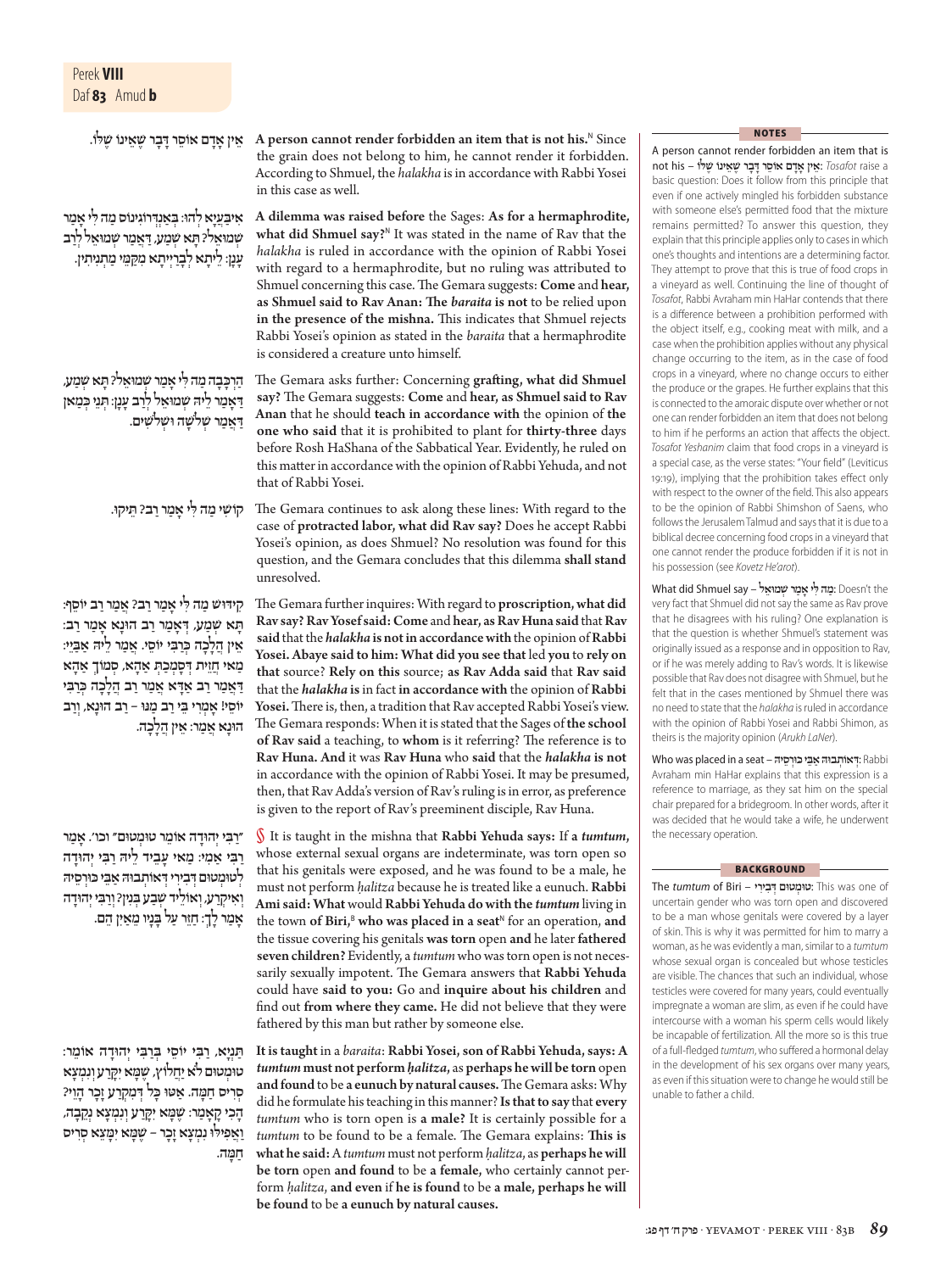# **HALAKHA**

 One is liable on account of a hermaphrodite as if he had relations with a male – **כרָזָכּ** man a If **ַ**:**אְנְ ּד ִרוֹגינוֹס ַחָיּ ִיבין ָעָליו ְ** had sexual relations with a hermaphrodite in the manner of homosexual intercourse, he is liable to be stoned. However, if he had intercourse with him by way of his female organ, he is exempt. The *halakha* follows the opinion of Rabbi Eliezer, in accordance with the Gemara's clarification that this is the opinion of the Rabbis, against that of Rabbi Simai (Rambam *Sefer Kedusha*, *Hilkhot Issurei Bia* 1:15).

#### **PERSONALITIES**

 Bar Hamedurei – **ריֵוּדּ מְ הַ ברַּ**: This Sage, about whom almost nothing is known, was a disciple of Shmuel who transmitted *halakhot* in his master's name. He lived during the period of Rava as well, and Rava cites several teachings in his name, almost all of them introduced with the phrase: The Sage bar Hamedurei explained the matter to me.

The *Arukh* reads his name as bar Hamedudei, and he explains that Hamedudei means one who heats cauldrons [*dudei*], i.e., a cook. Based on this, it is possible that bar Hamedurei, who is never mentioned by any proper name or title, was an ordinary man who was never counted among the ranks of the Sages, but because he spent time in the presence of scholars, he heard words of Torah from their mouths and even merited to contribute of his own knowledge to their discussions.

**NOTES**

 Two manners of lying – **כבוֹתָּשְ ׁמִ ניֵשְ ׁ** : Some early authorities maintain that the dispute is whether a hermaphrodite is a full-fledged male with an additional organ that does not affect his essential nature, or whether he merely resembles a male. Accordingly, the opinion that he is a full-fledged male renders one liable for two manners of lying with him, as even if he engaged in relations through his female organ he was still a male at the time of intercourse. The Rashba inquires as to why this view is not considered equivalent to Rabbi Yosei's opinion in the mishna, as he, too, claims that a hermaphrodite is a full-fledged male. He answers that Rabbi Yosei and Rabbi Shimon in the mishna do follow this opinion, but the Gemara wished to cite a proof from an explicit teaching to this effect.

It has been pointed out that the Rambam's ruling that a hermaphrodite is of doubtful status, but that nevertheless a man is liable to be stoned for sexual relations with him, is based on the assumption that a hermaphrodite is a unique being, whose prohibition to engage in homosexual intercourse is derived from the inclusive term: "And…a male [*ve'et zakhar*]" (Leviticus 18:22). The term "*et*" is understood as indicating one who is similar to, but not exactly the same as, a male. However, this does not mean that he is actually a male (see Rashba and Ritva).

**ַמאי ֵּב ַינְי ּ יהו? ֲאַמר ָרָבא: ִל ְפסוֹל ִּב ְמקוֹם ַא ִחין, ְוַלֲחלוֹץ ֶׁשּלֹא ִּב ְמקוֹם ּיכא ֵּב ַינְי ּ יהו. ַא ִחין, ִא ָ**

**ָאַמרַרב ׁ ְש ּמוֵאל ַּבר ְי ּהוָדה ָאַמרַרִּבי ַאָּבאֲא ּחו ּה ְ ּדַרִּבי ְי ּהוָדה ַּברַז ְבִ ּדי ָאַמר ַרב ְי ּהוָדה ָאַמרַרב: ַאְנְ ּד ִרוֹגינוֹס ַחָיּ ִיבין ָעָליו ְס ִק ָילה ִמְּׁשֵּתי ְמקוֹמוֹת. ֵמ ִית ֵיבי, ַרִּבי ֱאִל ֶיעֶזר ָאַמר: ַאְנְ ּד ִרוֹגינוֹס ַחָיּ ִיבין ּכ ְבָזָכר, ַּב ֶּמה ְ ּדָבִרים ָעָליו ְס ִק ָילה ִ ֲא ּמוִרים ְּבַז ְכ ּרות ֶׁשּלוֹ, ֲאָבל ְּבַנְק ּבות ֶׁשּלוֹ – ָּפ ּטור!**

**ּכי ַהאי ַּתָּנא, ְ ּדַתְנָיא, ּהוא ְ ּדָאַמר ִ ַרִּבי ִס ַימאי ֵאוֹמר: ַאְנְ ּד ִרוֹגינוֹס ַחָיּ ִיבין ָעָליו ְס ִק ָילה ִמְּׁש ֵּתי ְמקוֹמוֹת. ַמאי ַטֲעָמא ְ ּדַרִּבי ִס ַימאי? ֲאַמרָרָבא: ַּבר ַה ְמ ּדּוֵרי ַא ְס ְּבָרא ִלי: ְ״וֶאת ָזָכר לֹא ּכֵבי ִאָּׁשה״, ֵאי ֶז ּהו ָזָכר ּכב ִמׁ ְשְ ִתׁ ְשַ ּכבוֹת – ֱהֵוי ֵאוֹמר ֶׁשֵיּׁש ּבוֹ ׁ ְשֵני ִמׁ ְשָ ֶזה ַאְנְ ּד ִרוֹגינוֹס.** 

**ְוַרָּבַנן? ַאף ַעל ַּגב ְ ּד ִאית ֵּב ּיה ׁ ְשֵני ּכ ִתיב. ּכבוֹת, ֶ״אתָזָכר״ ְ ִמׁ ְשָ**

**ְוַרָּבַנן, ָזָכר ְּגֵרָידא ְמָנא ְל ּהו? ֵמ ִ״אָּׁשה״. ּכ ּה ְמָנא ְל ּהו? ּכַדְרָ ְּב ִא ָּׁשה ֶׁש ּלֹא ְ ִמ ְּ״ו ִאָּׁשה״.**

**ָאַמרַרב ֵׁשְז ִבי ָאַמרַרב ִח ְסָּדא: לֹא ַל ּ ֹכל ָאַמרַרִּביֱאִל ֶיעֶזר ַאְנְ ּד ִרוֹגינוֹסָזָכר ּכן – ַמַעְלָיא ּהוא, ֶׁש ִאם ַא ָּתה ֵאוֹמר ֵ**

**ְּב ּמו ְקָּד ׁ ִשין ִי ְקָּד ׁש.** 

The Gemara asks: **What is** the practical halakhic difference **between** the opinions of Rabbi Yehuda and Rabbi Yosei? **Rava said:** There is a practical difference between them as to whether the *ĥalitza* performed by a *tumtum* **disqualifi es** the brothers in a case **where there are** other **brothers** in addition to the *tumtum*. According to Rabbi Yehuda, a tumtum is regarded as definitely sexually impotent, and therefore his *halitza* is of no consequence. Therefore, if the *tumtum* went ahead and performed *ĥalitza*, he has not disqualified the other brothers from performing levirate marriage. According to Rabbi Yosei, however, he is only doubtfully sexually impotent, and therefore he has disqualified the other brothers from performing levirate marriage. And there is also a difference between them as to whether the *tumtum* must **perform** *ĥalitza* **where there are no** other **brothers** besides him. According to Rabbi Yehuda he need not do so, whereas according to Rabbi Yosei he must perform *ĥalitza* owing to his uncertain status.

§ **Rav Shmuel bar Yehuda said** that **Rabbi Abba, brother of Rabbi Yehuda bar Zavdi, said** that**Rav Yehuda said** that**Rav said:**  With regard to **a hermaphrodite, one is liable to** receive the punishment of **stoning on his account** for intercourse **at two places,**  whether one penetrated him anally, in the manner of homosexual intercourse, or through his female organ. The Gemara raises an **objection** against this from the following teaching. **Rabbi Eliezer said:** If one had intercourse with **a hermaphrodite,** he **is liable to**  be punished with **stoning on his account as if** he had relations **with a male.**<sup>H</sup>**In what** case **is this statement said?** It is if he had relations with him **through his male** organ, i.e., in the manner of homosexual intercourse, **but** if he engaged in intercourse with him **through his female** organ, he is **exempt.**

The Gemara answers that Rav stated his opinion in accordance **with** the opinion of **this** *tanna***, as it is taught** in the following *baraita*: **Rabbi Simai says:** With regard to **a hermaphrodite, one is liable to** be punished with **stoning on his account** for intercourse at two places. The Gemara asks: What is the reasoning of **Rabbi Simai? Rava said:** The Sage bar Hamedurei<sup>p</sup> explained the matter to me, based on an allusion to this *halakha* found in the Bible. The verse states: "And you shall not lie with a male as with a woman [*mishkevei isha*]" (Leviticus 18:22). The phrase *mishkevei isha*, referring to lying with a woman, appears in the plural. Now, **what male has two** manners of **lying?**<sup>N</sup>**You must say** that **this** is referring to **a hermaphrodite,** and the plural form *mishkevei*, meaning: Lyings, indicates that there is liability for both manners of intercourse with him.

The Gemara asks: And how do the Rabbis who disagree with Rabbi Simai counter this argument? The Gemara explains: **Although he has two** manners of **lying, it is** nevertheless **writt en: "With a male,"** indicating that one is liable to be stoned on a hermaphrodite's account only if he had relations with him in the manner of a male.

The Gemara asks: And the Rabbis, who explain this entire verse as referring to a hermaphrodite, **from where do they** derive that a man is prohibited from engaging in relations with **an ordinary male?**  The Gemara answers: They derive it from the words "a woman." The Gemara asks further: And from where do the Rabbis derive that one is liable to be punished for engaging in intercourse with **a woman** who is forbidden to him even if he engaged in relations **in**  an unnatural manner, i.e., anal intercourse? The Gemara responds: They derive it from the inclusive "and" in "and ... with a woman."

§ **Rav Shezvi said** that **Rav Ĥisda said: Not in all** regards did **Rabbi Eliezer say** that **a hermaphrodite is a proper male. As, if you say so,** that a hermaphrodite is a proper male in every aspect, then **with regard to consecrated** animals an animal that is a hermaphrodite **should become sacred** if one consecrated it.